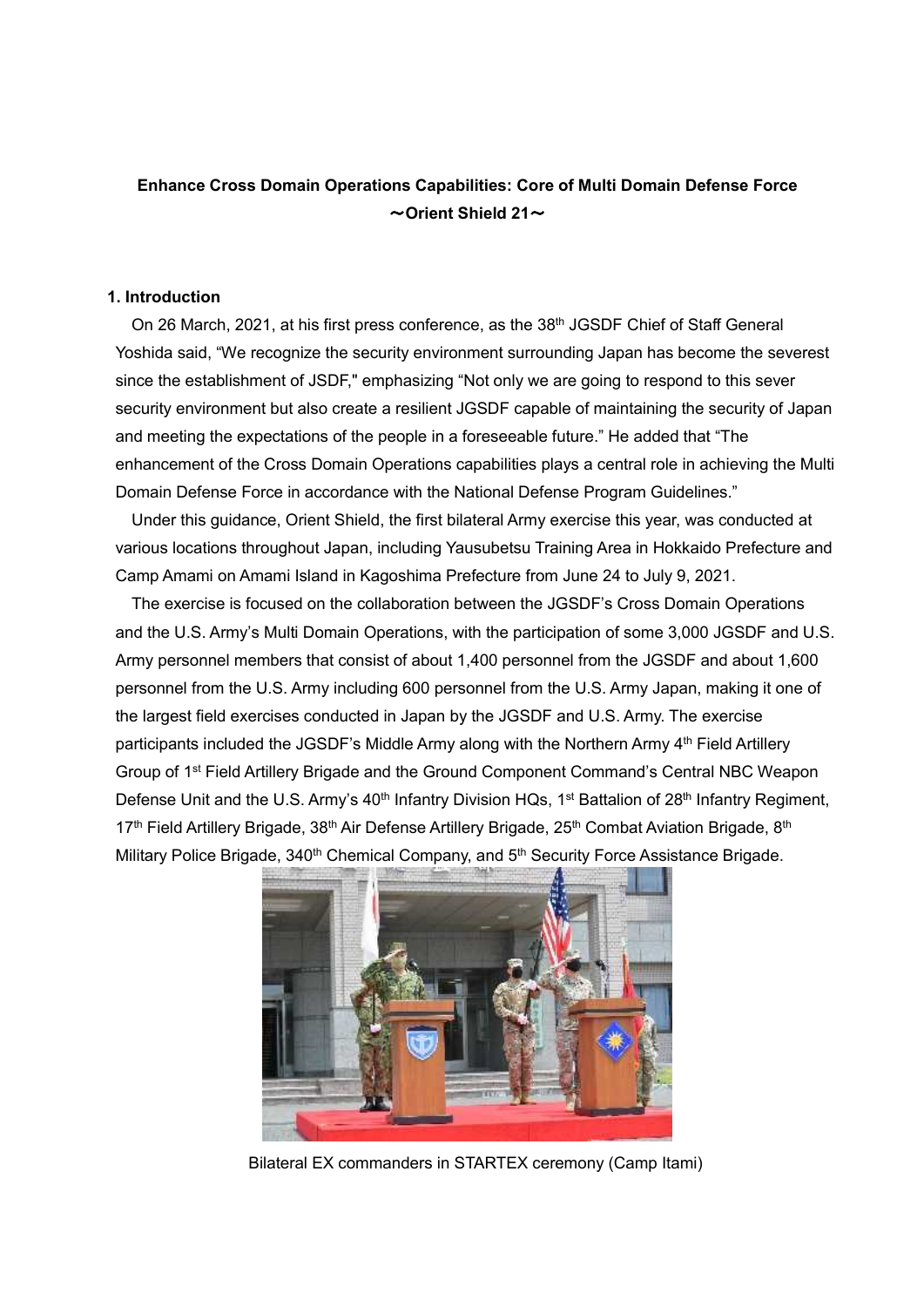# **2. Collaboration between the JGSDF's Cross Domain Operations and the U.S. Army's Multi Domain Operations**

Since the inception of Orient Shield in 1982, the JGSDF and U.S. Army had used it as a tactical level field exercise with units mainly from the JGSDF's infantry regiments and U.S.Army's infantry battalions conducting training, bilaterally. However, following the shifts in the nature of combat, the exercise has expanded its participants to include major units from the JGSDF's Regional Armies and U.S. Army's Divisions since Orient Shield 19 conducted in 2019, evolving into an operational level exercise that combines command post and field training exercises.

While continuing to evolve, the exercise this year focuses on the collaboration between the JGSDF's Cross Domain Operations and the U.S. Army's Multi Domain Operations, as stated previously. Commanding General of the JGSDF Middle Army Lieutenant General Nozawa, the exercise controller, stated one of his exercise requests "Test and reinforce the collaboration associated with the new warfighting concept." He noted that "Cross domain warfighting is a challenge of the Middle Army needs to address," emphasizing "Try to gain a higher level of interoperability through this exercise by testing the new warfighting concept and learning from each other."

To respond the commander's requests, the two week command post exercise at Camp Itami facilitated the headquarters of both sides to enhance operational cooperation at headquarters level by sharing information and synchronizing understanding on respective operations to solidify the procedures for the collaboration between the JGSDF's Cross Domain Operations and the U.S. Army's Multi Domain Operations.

At Yausbetsu training area, the JGSDF's 4<sup>th</sup> Artillery Group of 1<sup>st</sup> Artillery Brigade and U.S. Army's 1<sup>st</sup> Field Artillery Battalion of 94<sup>th</sup> Field Artillery Regiment, 17<sup>th</sup> Field Artillery Brigade, conducted a bilateral live fire exercise for the first time, using the JGSDF MLRS and U.S. Army HIMARS. Both units together established a bilateral command post that enabled the units to closely coordinate on targets and firing procedures and enhance collaboration in the field.



HIMARS live fire by U.S. Army (Yausubetsu Training Area)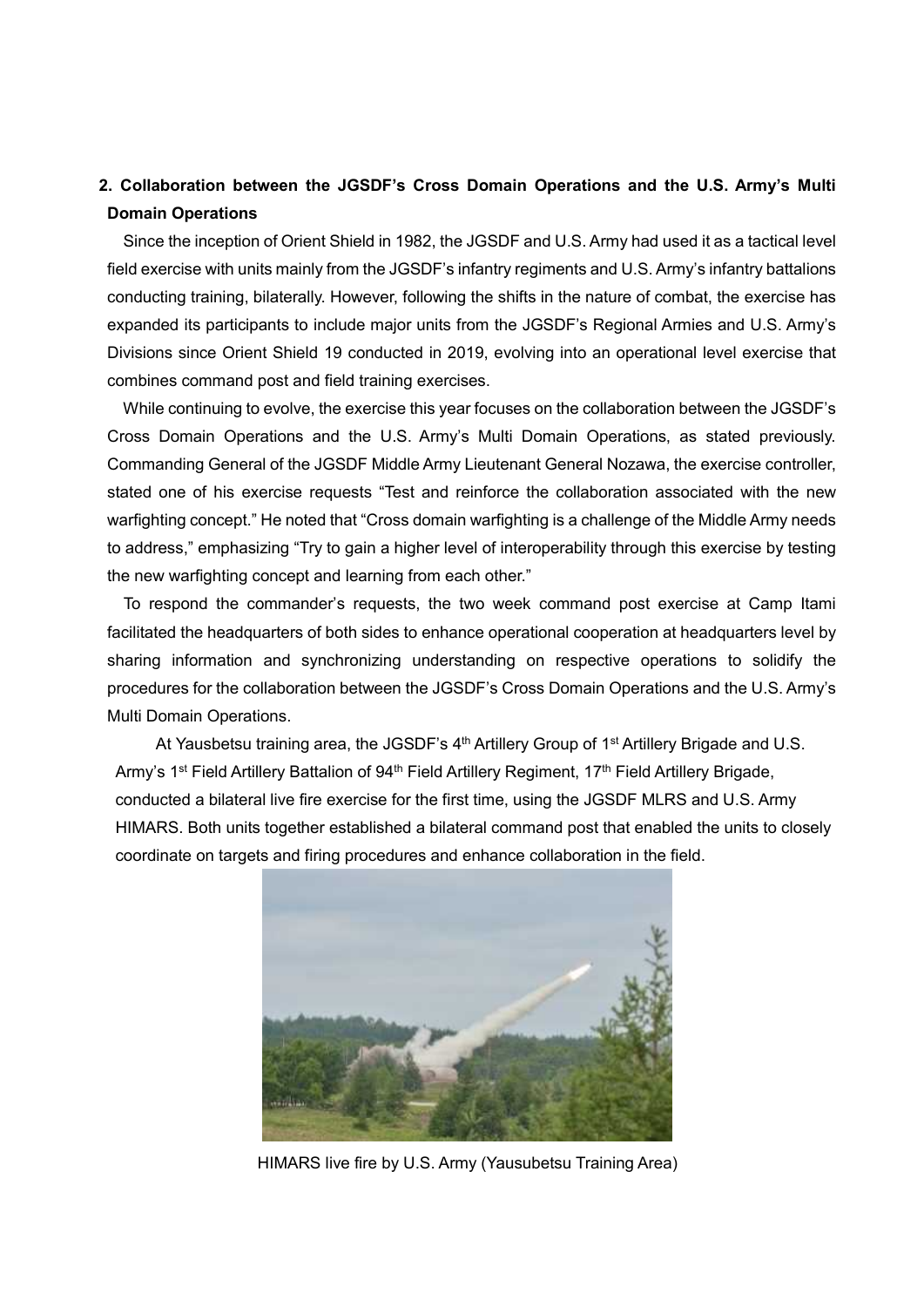On Amami Island where a U.S. Army Patriot missile unit was deployed, the JGSDF's 8<sup>th</sup> Anti Air Artillery Group and U.S. Army's 1<sup>st</sup> Air Defense Artillery (ADA) Battalion of 1<sup>st</sup> ADA Regiment, 38<sup>th</sup> ADA Brigade, conducted bilateral air defense training, featuring the JGSDF's Chu-SAM and the U.S. Army's Patriot at Camp Amami. The drill was simulated as part of integrated air defense by both sides' air defense units in an A2AD environment scenario and successfully increased the bilateral air defense capability for remote islands.

After observing the bilateral air defense training, General Yoshida, Chief of Staff, JGSDF, and Brigadier General Vowell, Commanding General, U.S. Army Japan held a bilateral press conference. General Yoshida said "it is a great opportunity for us to underscore and demonstrate the strength of the Japan-U.S. Alliance in this region. The security environment surrounding Japan has become increasingly severe; we will continue to maintain our bilateral land components' close collaborative relationship. Thus, we would also like to further strengthen our bilateral deterrence posture and response capabilities based on Japan-U.S. Alliance in order to contribute to the peace and stability of the Indo-Pacific region." For his part, General Vowell stated, "Orient Shield 21 presents the level of our bilateral capabilities against potential threats in the region, and we can project forces to any region in Japan to conduct an integrated defense. Therefore, Japan and US are resolved to jointly defend free and open Indo-Pacific. Additionally, the fact that some 1,000 members deployed from the US mainland are participating in the bilateral exercise across Japan epitomises that the relationship between Japan and US as partners is iron-clad," emphasizing the robustness of the current Japan-US relationship as well as the importance of further cooperation between the two nations and a strong will to defend Japan.



Bilateral press conference by GEN Yoshida, CS, JGSDF and BG Vowell, CG, USARJ (Camp Amami)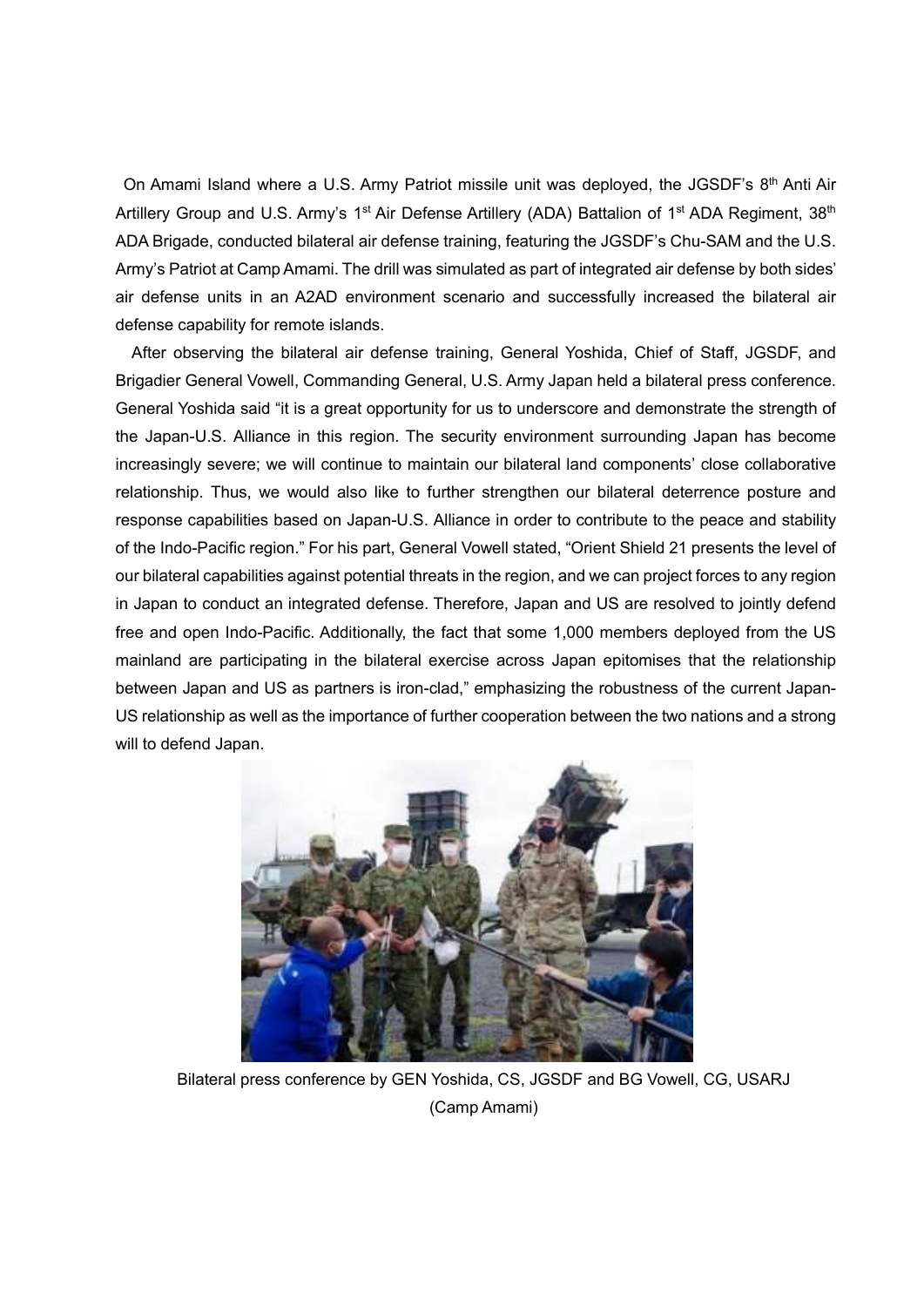# **3. Implementation of mutual cooperation guidelines for joint operations and combat at the tactical level**

At the Aibano Training Area, the JGSDF's 15<sup>th</sup> Rapid Deployment Regiment and the U.S. Army's 1<sup>st</sup> Battalion, 28<sup>th</sup> Infantry Regiment, 3<sup>rd</sup> Infantry Division conducted joint combat training in attack scenarios that included Military Operations in Urban Terrain (MOUT), air assault, and other tactical events to improve their capabilities for mutual cooperation at the tactical level, mainly in the infantry units. In addition, the JGSDF units such as the 14<sup>th</sup> Nuclear Biological Chemical unit and the Central Nuclear Biological Chemical Weapon Defense unit and the U.S. Army's 340<sup>th</sup> Chemical Company carried out the joint decontamination training at the same training area to improve their proficiency in handling procedures when areas and units were contaminated by asymmetric attacks using CBRN weapons and in handling procedures in the event of mass casualties.



U.S. soldiers conducting air assault lifted by JGSDF helicopter (Aibano Training Area)



Japan and U.S. servicemembers coordinating over bilateral decontamination procedure (Aibano Training Area)